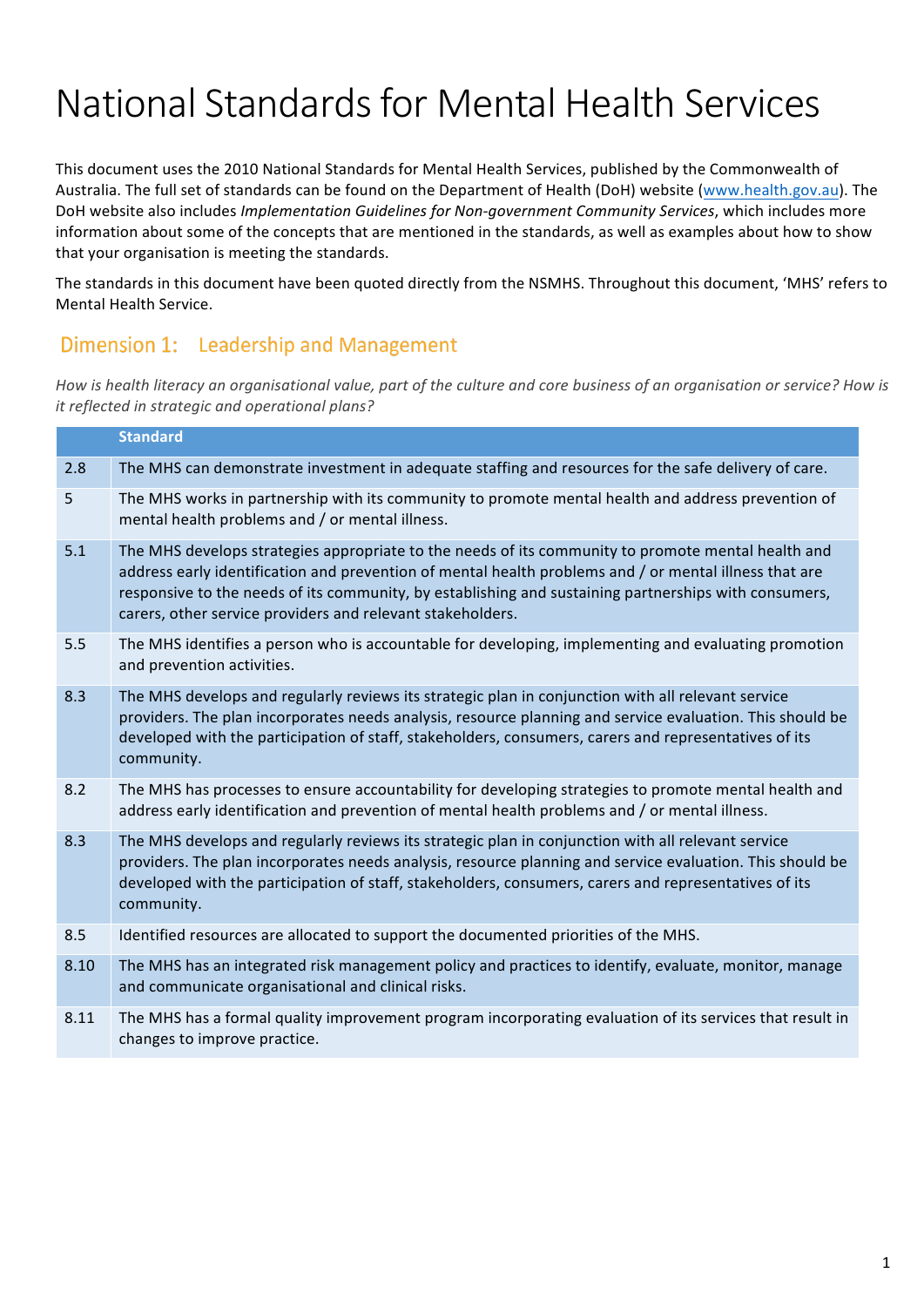## Dimension 2: Consumer involvement

How are consumers involved in designing, developing and evaluating the organisation's values, vision, structure and *service delivery?*

|                | <b>Standard</b>                                                                                                                                                                                                                                                                                                                                                                     |
|----------------|-------------------------------------------------------------------------------------------------------------------------------------------------------------------------------------------------------------------------------------------------------------------------------------------------------------------------------------------------------------------------------------|
| $\overline{3}$ | Consumers and carers are actively involved in the development, planning, delivery and evaluation of<br>services.                                                                                                                                                                                                                                                                    |
| 3.1            | The MHS has processes to actively involve consumers and carers in planning, service delivery, evaluation<br>and quality programs.                                                                                                                                                                                                                                                   |
| 3.2            | The MHS upholds the right of the consumer and their carer(s) to have their needs and feedback taken<br>into account in the planning, delivery and evaluation of services.                                                                                                                                                                                                           |
| 3.3            | The MHS provides training and support for consumers, carers and staff, which maximise consumer and<br>carer(s) representation and participation in the MHS.                                                                                                                                                                                                                         |
| 3.5            | The MHS provides ongoing training and support to consumers and carers who are involved in formal<br>advocacy and / or support roles within the MHS.                                                                                                                                                                                                                                 |
| 3.6            | Where the MHS employs consumers and carers, the MHS is responsible for ensuring mentoring and<br>supervision is provided.                                                                                                                                                                                                                                                           |
| 3.7            | The MHS has policies and procedures to assist consumers and carers to participate in the relevant<br>committees, including payment (direct or in-kind) and / or reimbursement of expenses when formally<br>engaged in activities undertaken for the MHS.                                                                                                                            |
| 5.1            | The MHS develops strategies appropriate to the needs of its community to promote mental health and<br>address early identification and prevention of mental health problems and / or mental illness that are<br>responsive to the needs of its community, by establishing and sustaining partnerships with consumers,<br>carers, other service providers and relevant stakeholders. |
| 5.3            | The MHS, in partnership with other sectors and settings supports the inclusion of mental health<br>consumers and carers in strategies and activities that aim to promote health and wellbeing.                                                                                                                                                                                      |
| 6.17           | Consumers are engaged in development, planning, delivery and evaluation of the MHS.                                                                                                                                                                                                                                                                                                 |
| 7.14           | The MHS actively seeks participation of carers in the policy development, planning, delivery and<br>evaluation of services to optimise outcomes for consumers.                                                                                                                                                                                                                      |
| 8.3            | The MHS develops and regularly reviews its strategic plan in conjunction with all relevant service<br>providers. The plan incorporates needs analysis, resource planning and service evaluation. This should be<br>developed with the participation of staff, stakeholders, consumers, carers and representatives of its<br>community.                                              |
| 10.1.8         | The MHS demonstrates systems and processes for consumer and carer participation in the development,<br>delivery and evaluation of the services                                                                                                                                                                                                                                      |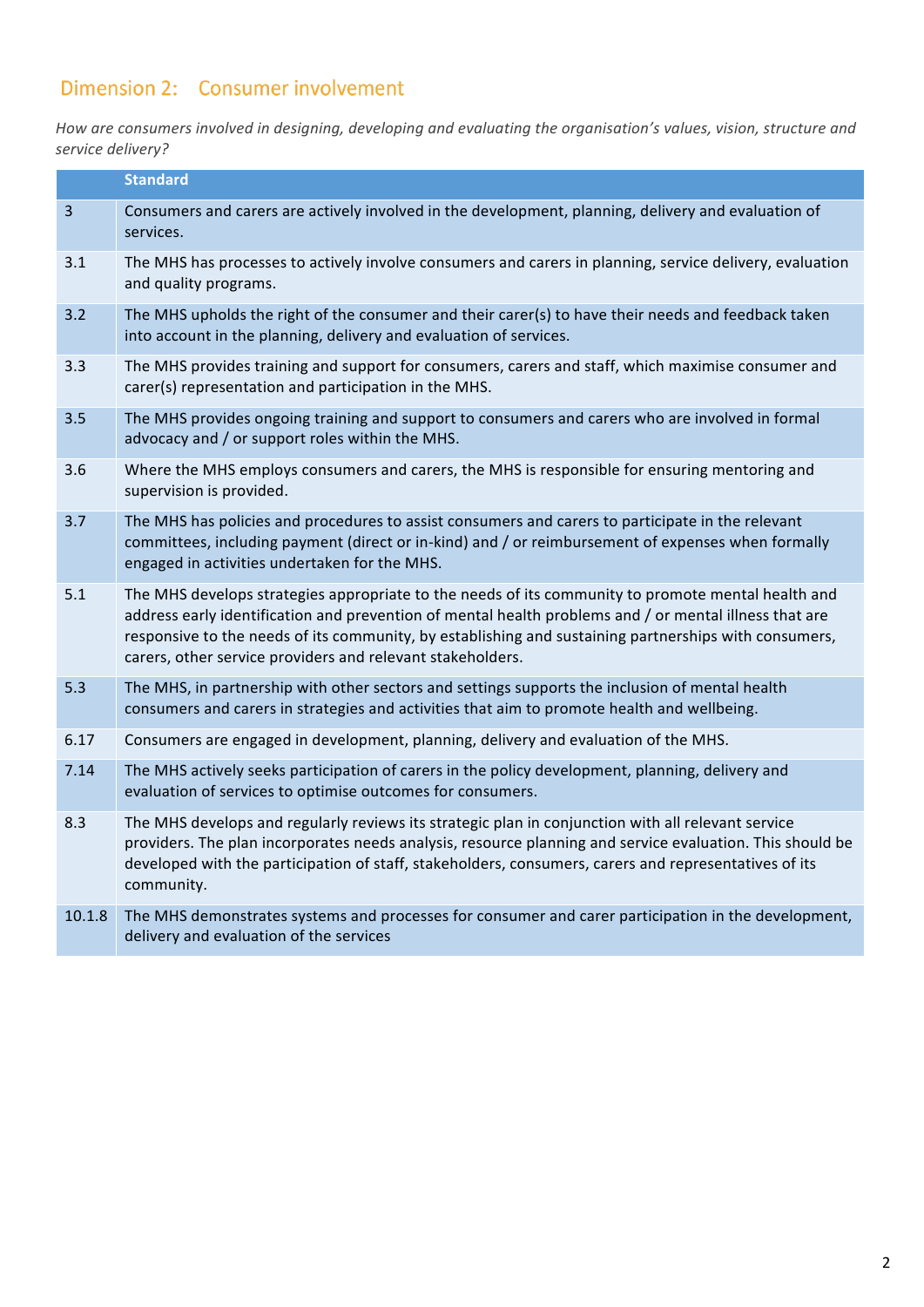#### **Dimension 3: Workforce**

How does the organisation encourage and support the health workforce to develop effective health literacy practices? Has it identified the workforce's needs for health literacy development and capacity? Has the organisation's health *literacy performance been evaluated?*

|      | <b>Standard</b>                                                                                                                                                                                                                                                                                         |
|------|---------------------------------------------------------------------------------------------------------------------------------------------------------------------------------------------------------------------------------------------------------------------------------------------------------|
| 1.5  | Staff and volunteers are provided with a written statement of the rights and responsibilities of<br>consumers and carers, together with a written code of conduct as part of their induction to the MHS.                                                                                                |
| 3.6  | Where the MHS employs consumers and carers, the MHS is responsible for ensuring mentoring and<br>supervision is provided.                                                                                                                                                                               |
| 4.5  | Staff are trained to access information and resources to provide services that are appropriate to the<br>diverse needs of its consumers.                                                                                                                                                                |
| 4.6  | The MHS addresses issues associated with prejudice, bias and discrimination in regards to its own staff to<br>ensure non-discriminatory practices and equitable access to services.                                                                                                                     |
| 5.6  | The MHS ensures that their workforce is adequately trained in the principles of mental health promotion<br>and prevention and their applicability to the specialised mental health service context with appropriate<br>support provided to implement mental health promotion and prevention activities. |
| 7.16 | The MHS provides training to staff to develop skills and competencies for working with carers.                                                                                                                                                                                                          |
| 8.6  | The recruitment and selection process of the MHS ensures that staff have the skills and capability to<br>perform the duties required of them.                                                                                                                                                           |
| 8.7  | Staff are appropriately trained, developed and supported to safely perform the duties required of them.                                                                                                                                                                                                 |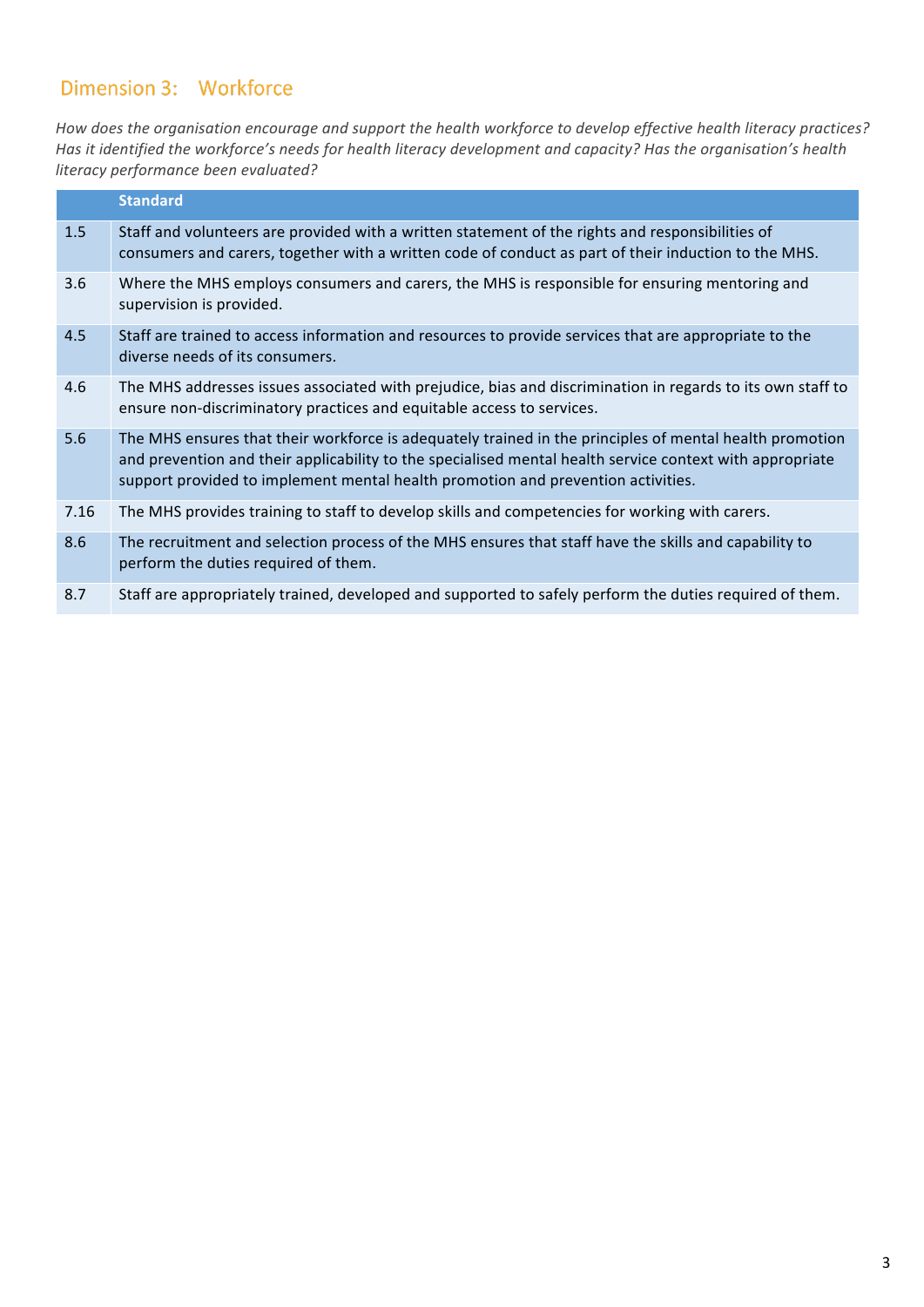## Dimension 4: Meeting the Needs of the Population

How does service delivery make sure that consumers with low health literacy are able to participate effectively in their care and have their health literacy needs identified and met (without experiencing any stigma or being labelled as having *low health literacy)?* How is meeting the needs of the population monitored?

|                | <b>Standard</b>                                                                                                                                                                                                                                                                                                                                                                     |
|----------------|-------------------------------------------------------------------------------------------------------------------------------------------------------------------------------------------------------------------------------------------------------------------------------------------------------------------------------------------------------------------------------------|
| 1.1            | The MHS upholds the right of the consumer to be treated with respect and dignity at all times                                                                                                                                                                                                                                                                                       |
| 1.7            | The MHS upholds the right of the consumer to have their needs understood in a way that is meaningful<br>to them and appropriate services are engaged when required to support this.                                                                                                                                                                                                 |
| 1.10           | The MHS upholds the right of the consumer to be involved in all aspects of their treatment, care and<br>recovery planning.                                                                                                                                                                                                                                                          |
| $\overline{4}$ | The MHS delivers services that take into account the cultural and social diversity of its consumers and<br>meets their needs and those of their carers and community throughout all phases of care.                                                                                                                                                                                 |
| 4.2            | The MHS whenever possible utilises available and reliable data on identified diverse groups to document<br>and regularly review the needs of its community and communicates this information to staff.                                                                                                                                                                              |
| 4.3            | Planning and service implementation ensures differences and values of its community are 4recognized<br>and incorporated as required.                                                                                                                                                                                                                                                |
| 4.5            | Staff are trained to access information and resources to provide services that are appropriate to the<br>diverse needs of its consumers.                                                                                                                                                                                                                                            |
| 4.6            | The MHS addresses issues associated with prejudice, bias and discrimination in regards to its own staff to<br>ensure non-discriminatory practices and equitable access to services.                                                                                                                                                                                                 |
| 5              | The MHS works in partnership with its community to promote mental health and address prevention of<br>mental health problems and / or mental illness.                                                                                                                                                                                                                               |
| 5.1            | The MHS develops strategies appropriate to the needs of its community to promote mental health and<br>address early identification and prevention of mental health problems and / or mental illness that are<br>responsive to the needs of its community, by establishing and sustaining partnerships with consumers,<br>carers, other service providers and relevant stakeholders. |
| 5.2            | The MHS develops implementation plans to undertake promotion and prevention activities, which<br>include the prioritisation of the needs of its community and the identification of resources required for<br>implementation, in consultation with their partners.                                                                                                                  |
| 5.3            | The MHS, in partnership with other sectors and settings supports the inclusion of mental health<br>consumers and carers in strategies and activities that aim to promote health and wellbeing.                                                                                                                                                                                      |
| 6.7            | Consumers are partners in the management of all aspects of their treatment, care and recovery planning.                                                                                                                                                                                                                                                                             |
| 6.9            | Consumers are provided with current and accurate information on the care being delivered.                                                                                                                                                                                                                                                                                           |
| 8.9            | The MHS manages and maintains an information system that facilitates the appropriate collection, use,<br>storage, transmission and analysis of data to enable review of services and outcomes at an individual<br>consumer and MHS level in accordance with Commonwealth, state / territory legislation and related<br>Acts.                                                        |
| 10.1.3         | The MHS recognises the lived experience of consumers and carers and supports their personal<br>resourcefulness, individuality, strengths and abilities.                                                                                                                                                                                                                             |
| 10.1.6         | The MHS provides education that supports consumer and carer participation in goal setting, treatment,<br>care and recovery planning, including the development of advance directives.                                                                                                                                                                                               |
| 10.2.2         | The MHS informs its community about the availability, range of services and methods for establishing<br>contact with its service.                                                                                                                                                                                                                                                   |
| 10.5.3         | The MHS is responsible for providing the consumer and their carer(s) with information on the range and<br>implications of available therapies.                                                                                                                                                                                                                                      |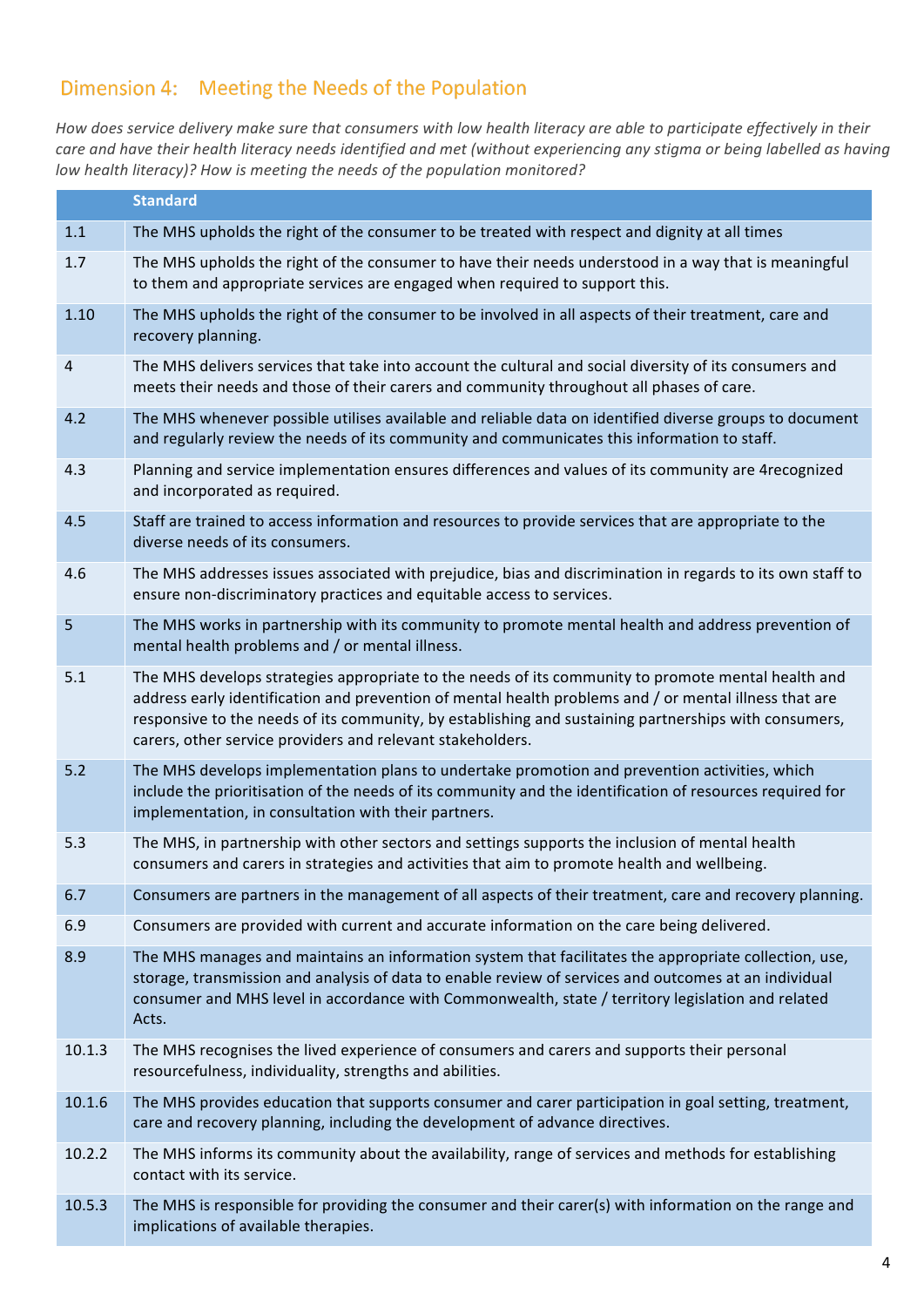| 10.5.7  | The MHS actively promotes adherence to evidenced based treatments through negotiation and the<br>provision of understandable information to the consumer.          |
|---------|--------------------------------------------------------------------------------------------------------------------------------------------------------------------|
| 10.5.15 | Information on self care programs or interventions is provided to consumers and their carer(s) in a way<br>that is understandable to them.                         |
| 10.6.2  | The consumer and their carer(s) are provided with understandable information on the range of relevant<br>services and support available in the community.          |
| 10.6.5  | The MHS provides consumers, their carers and other service providers involved in follow-up with<br>information on the process for re-entering the MHS if required. |

# Dimension 5: Access and Navigation

*How* easy is it for consumers to find and engage with appropriate and timely health and related services? How are *consumers helped to find and engage with these services? How well are services coordinated and are services streamlined where possible?*

|                | <b>Standard</b>                                                                                                                                                                                               |
|----------------|---------------------------------------------------------------------------------------------------------------------------------------------------------------------------------------------------------------|
| 1.15           | The MHS upholds the right of the consumer to access advocacy and support services.                                                                                                                            |
| 1.17           | The MHS upholds the right of the consumer, wherever possible, to access a staff member of their own<br>gender.                                                                                                |
| $\overline{2}$ | The activities and environment of the MHS are safe for consumers, carers, families, visitors, staff and its<br>community.                                                                                     |
| 2.2            | The MHS reduces and where possible eliminates the use of restraint and seclusion within all MHS<br>settings.                                                                                                  |
| 2.12           | The MHS conducts regular reviews of safety in all MHS settings, including an environmental appraisal for<br>safety to minimise risk for consumers, carers, families, visitors and staff.                      |
| 4.4            | The MHS has demonstrated knowledge of and engagement with other service providers or organisations<br>with diversity expertise / programs relevant to the unique needs of its community.                      |
| 6.6            | A mental health professional responsible for coordinating clinical care is identified and made known to<br>consumers.                                                                                         |
| 6.12           | Consumers have an individual exit plan with information on how to re-enter the service if needed.                                                                                                             |
| 6.13           | Consumers are actively involved in follow-up arrangements to maintain continuity of care.                                                                                                                     |
| 7.12           | The MHS engages carers in discharge planning involving crisis management and continuing care prior to<br>discharge from all episodes of care.                                                                 |
| 7.13           | The MHS provides information about and facilitates access to services that maximise the wellbeing of<br>carers.                                                                                               |
| 8.1            | The governance of the MHS ensures that its services are integrated and coordinated with other services<br>to optimise continuity of effective care for its consumers and carers.                              |
| 9              | The MHS collaborates with and develops partnerships within in its own organisation and externally with<br>other service providers to facilitate coordinated and integrated services for consumers and carers. |
| 9.1            | The MHS ensures that a person responsible for the coordination of care is available to facilitate<br>coordinated and integrated services throughout all stages of care for consumers and carers.              |
| 9.2            | The MHS has formal processes to support and sustain interdisciplinary care teams.                                                                                                                             |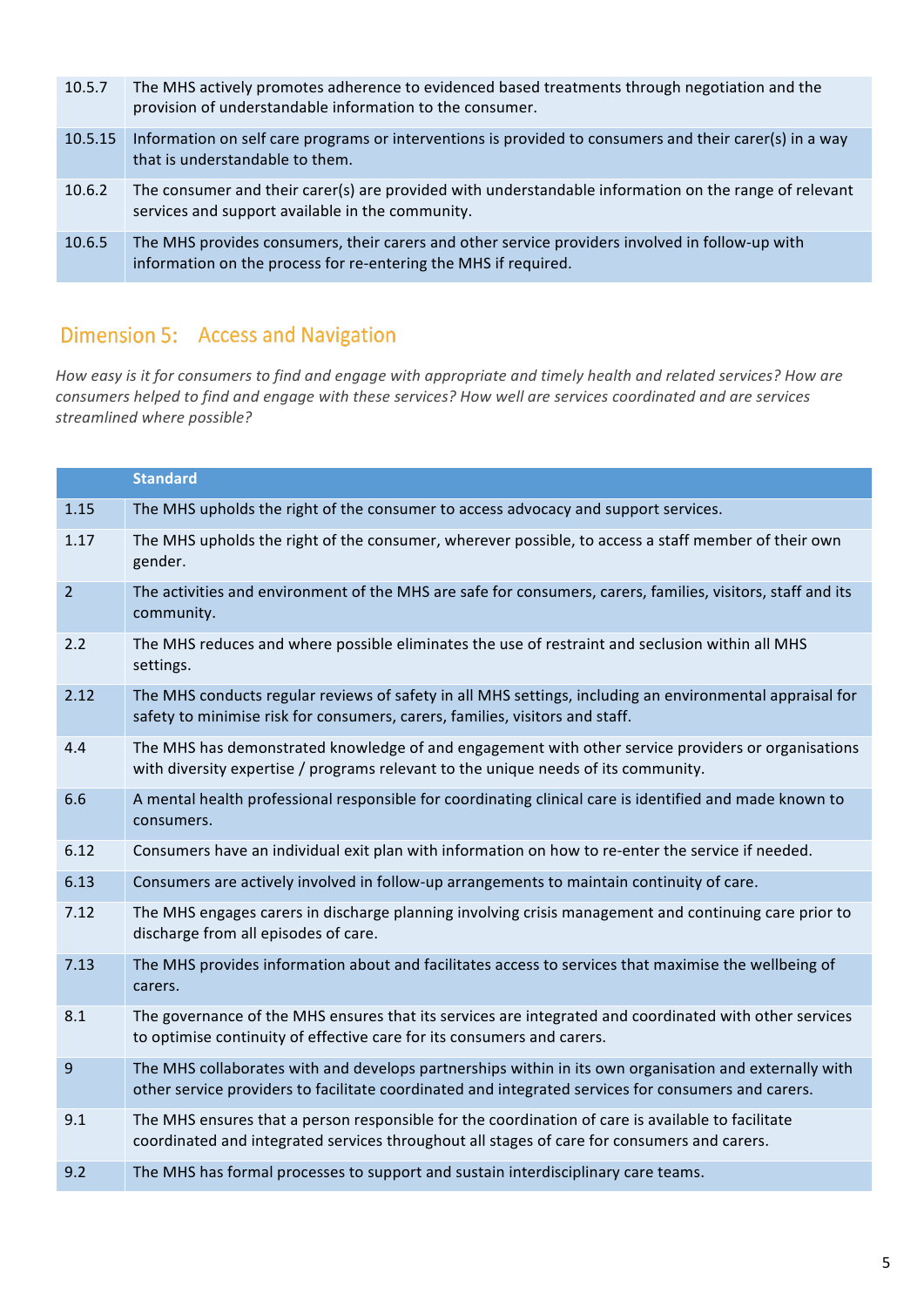| 9.3     | The MHS facilitates continuity of integrated care across programs, sites and other related services with<br>appropriate communication, documentation and evaluation to meet the identified needs of consumers<br>and carers.                                                            |
|---------|-----------------------------------------------------------------------------------------------------------------------------------------------------------------------------------------------------------------------------------------------------------------------------------------|
| 9.4     | The MHS establishes links with the consumers' nominated primary health care provider and has<br>procedures to facilitate and review internal and external referral processes.                                                                                                           |
| 9.5     | The MHS has formal processes to develop inter-agency and intersectoral links and collaboration.                                                                                                                                                                                         |
| 10.1.9  | The MHS has a comprehensive knowledge of community services and resources and collaborates with<br>consumers and carers to assist them to identify and access relevant services.                                                                                                        |
| 10.2.2  | The MHS informs its community about the availability, range of services and methods for establishing<br>contact with its service.                                                                                                                                                       |
| 10.2.3  | The MHS makes provision for consumers to access acute services 24 hours per day by either providing<br>the service itself or information about how to access such care from a 24/7 public mental health service<br>or alternate mental health service.                                  |
| 10.3.1  | The MHS has a written description of its entry process, inclusion and exclusion criteria and means of<br>facilitating access to alternative care for people not accepted by the service.                                                                                                |
| 10.3.2  | The MHS makes known its entry process, inclusion and exclusion criteria to consumers, carers, other<br>service providers, and relevant stakeholders including police, ambulance services and emergency<br>departments.                                                                  |
| 10.3.4  | The entry process to the MHS is a defined pathway with service specific entry points that meet the needs<br>of the consumer, their carer(s) and its community that are complementary to any existing generic health<br>or welfare intake systems.                                       |
| 10.3.5  | Entry to the MHS minimises delay and the need for duplication in assessment, treatment, care and<br>recovery planning and care delivery.                                                                                                                                                |
| 10.5.2  | Treatment and services provided by the MHS are responsive to the changing needs of consumers during<br>their episodes of care that address acute needs, promote rehabilitation and support recovery.                                                                                    |
| 10.5.3  | The MHS is responsible for providing the consumer and their carer(s) with information on the range and<br>implications of available therapies.                                                                                                                                          |
| 10.5.9  | The MHS ensures that there is continuity of care or appropriate referral and transfer between inpatient,<br>outpatient, day patient, community settings and other health / support services.                                                                                            |
| 10.5.12 | The MHS facilitates access to an appropriate range of agencies, programs, and / or interventions to meet<br>the consumer's needs for leisure, relationships, recreation, education, training, work, accommodation<br>and employment in settings appropriate to the individual consumer. |
| 10.5.15 | Information on self care programs or interventions is provided to consumers and their carer(s) in a way<br>that is understandable to them.                                                                                                                                              |
| 10.6.2  | The consumer and their carer(s) are provided with understandable information on the range of relevant<br>services and support available in the community.                                                                                                                               |
| 10.6.5  | The MHS provides consumers, their carers and other service providers involved in follow-up with<br>information on the process for re-entering the MHS if required.                                                                                                                      |
| 10.6.6  | The MHS ensures ease of access for consumers re-entering the MHS.                                                                                                                                                                                                                       |